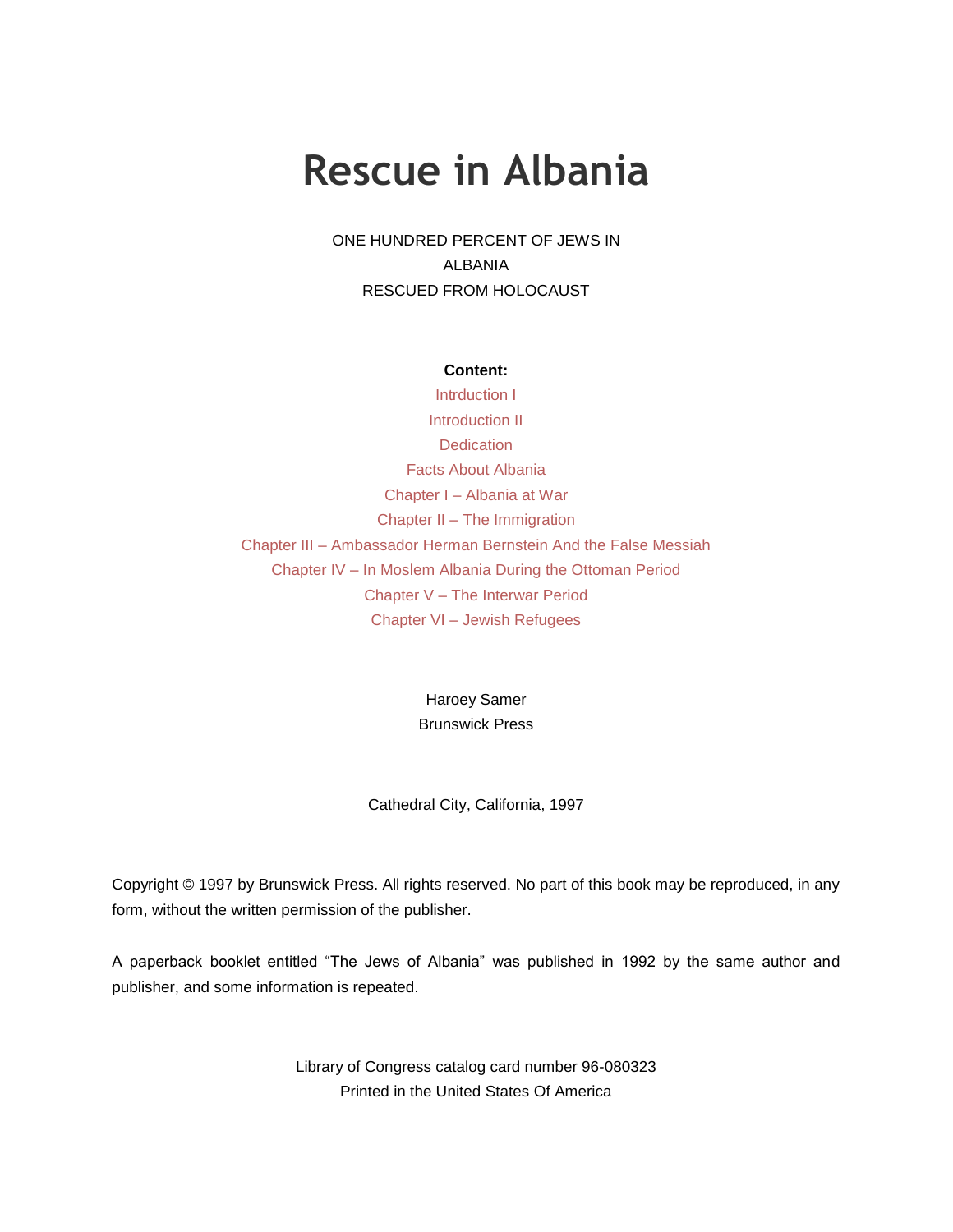Hard bound – ISBN 1-888521-09-0 Paper bound – ISBN 1-888521-11-2 First Edition 1997

Published by Brunswick Press P.O. Box 2244 Cathedral City, CA 92235 Co-published by the Frosina Foundation

## **Introduction**

### **INTRODUCTION**

### **ALBANIAN AMERICAN CIVIC LEAGUE**

Throughout their long history Albanians have desired and promoted peace and cooperation among all peoples. They have welcomed foreign visitors to their shores in a spirit of friendship. And, when Jewish refugees found their way to Albania, often fleeing for their lives, the Albanian peolple gave them shelter and protection.

Under fascist rule in Albania, as in other occupied countries during World War II, the Nazi authorities maintained strict surveillance over the Jewish population, registering both natives and new arrivals, and then herding them into camps. In Albania, Jews were removed from Burresi and Vlora, because these towns were strategic transportation links, and while the Nazis tried to deport all Jews not of Albanian citizenship, the Albanian people helped them escape concentration camps by taking them into their homes, giving them food and shelter, and hiding them.

At first, individual Albanians saved Jews on their own initiative. Later, when it became more dangerous, the task was organized by National Liberation Councils in the towns and villages. There were cases where Jewish families, in great danger of discovery, were moved from family to family and village to village, from town to country and back again. Sometimes Jewish families traveled with false passports given to them by Albanians. Often Jews were disguised as Albanian peasants and covertly relocated. In the process, many Albanians were arrested and shot to death for their heroic activities.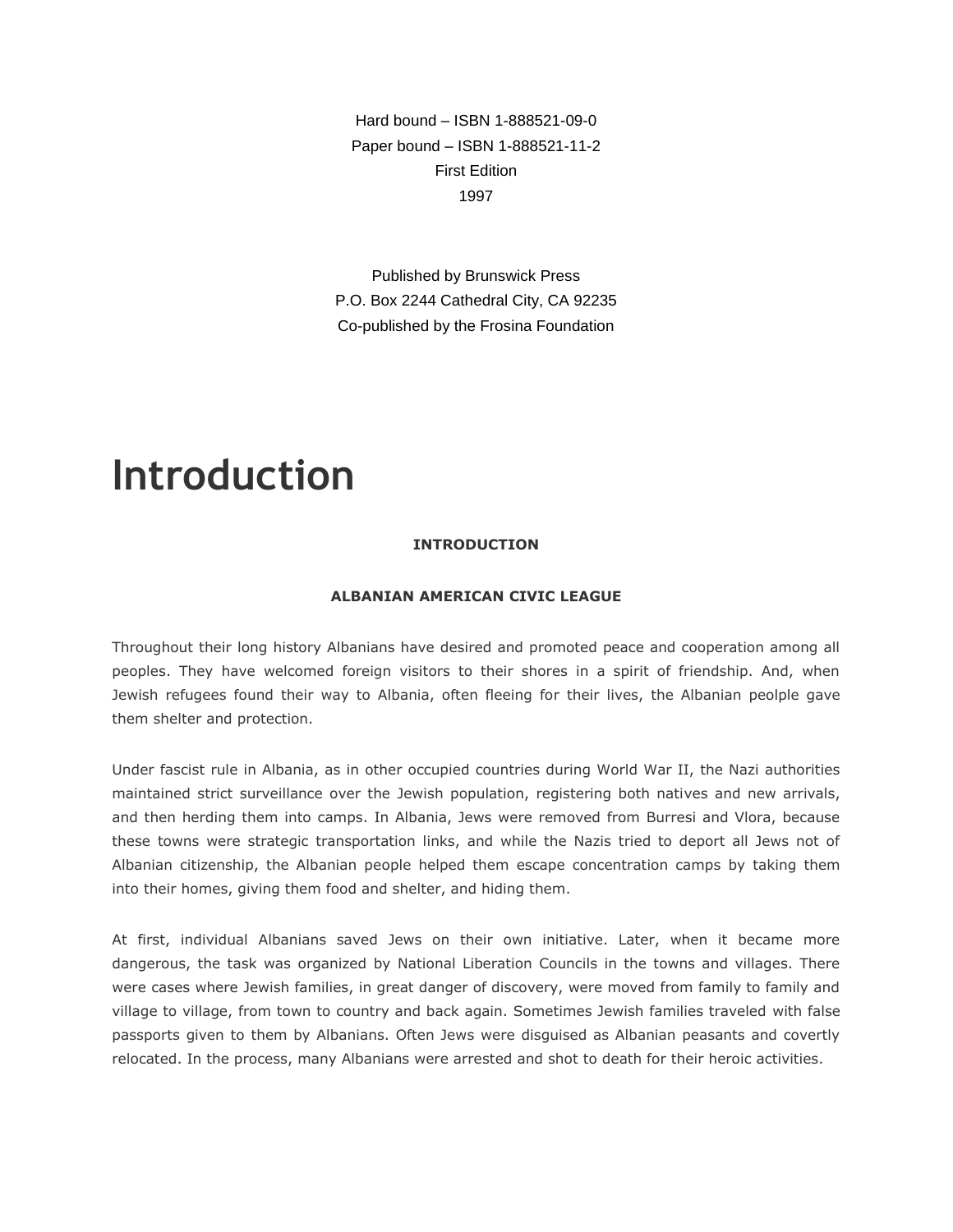The Albanian American Civic League was founded in January 1989 to express the concerns of 400,000 Albanian Americans about the national identity and well-being of seven million Albanians living side by side in their original Balkan homeland - - in Albania, Kosova, western Macedonia, southern Montenegro, southern Serbia (Presheva), and northern Greece (Chamria). As a Member of the House of Representatives from 1985 to 1989, and as chairman of the Albanian American Civic League since that time, I have repeatedly sounded the alarm about Slobodan Milosevic's brutal treatment of the Albanian people of Kosova and in other parts of the Balkans under his influence.

During my many trips to Kosova, Macedonia, and Albania, I led delegations of congressmen, human rights activists, and journalists to expose the horrific conditions under which Albanians have been forced to live – under communism in Albania for fifty years since the end of World War II and under hostile Slavic regimes in the former Yugoslavia since the death of Marshall Tito in 1974.

It was my first trip to Albania in June 1990 with Congressman Tom Lantos, himself a Hungarian Jew who survived the Holocaust, that the then Communist Party leader and Albanian President, Ramiz Alia, in order to curry favor with Lantos, handed us a file containing the unpublicized heroic deeds of Albanians in rescuing Jews during World War II. These documents led to the research that resulted in the corroboration by Yad Vashem in Israel that the Albanian people deserved special recognition as a nation for their unique and courageous actions, which saved all Jews who resided in Albania and all who fled the Nazis from other European countries and made it to Albania.

Hon. Joseph J. DioGuardi Albanian American Civic League 61 Central Ave. Ossining, NY 10562 Telephone (914) 762-5530 June 1998

Albanian population in the province of Kosova and in Macedonia. While these Albanians share the same language, culture, values and commitment to justice of their relatives who live within the boundaries of Albania, they have faced a far different situation in their own lands.

Albanians in Kosova have been denied the most fundamental of human rights. The autonomy, which they enjoyed earlier under the government of the former Yugoslavia, has been systematically restricted and destroyed under an increasingly nationalist Serbian regime over the past ten years. Albanians who seek to exercise their fundamental civil rights have been systematically arrested, beaten, and tortured, and more recently have been subjected to violent military action and ethnic cleansing by Serbian authorities.